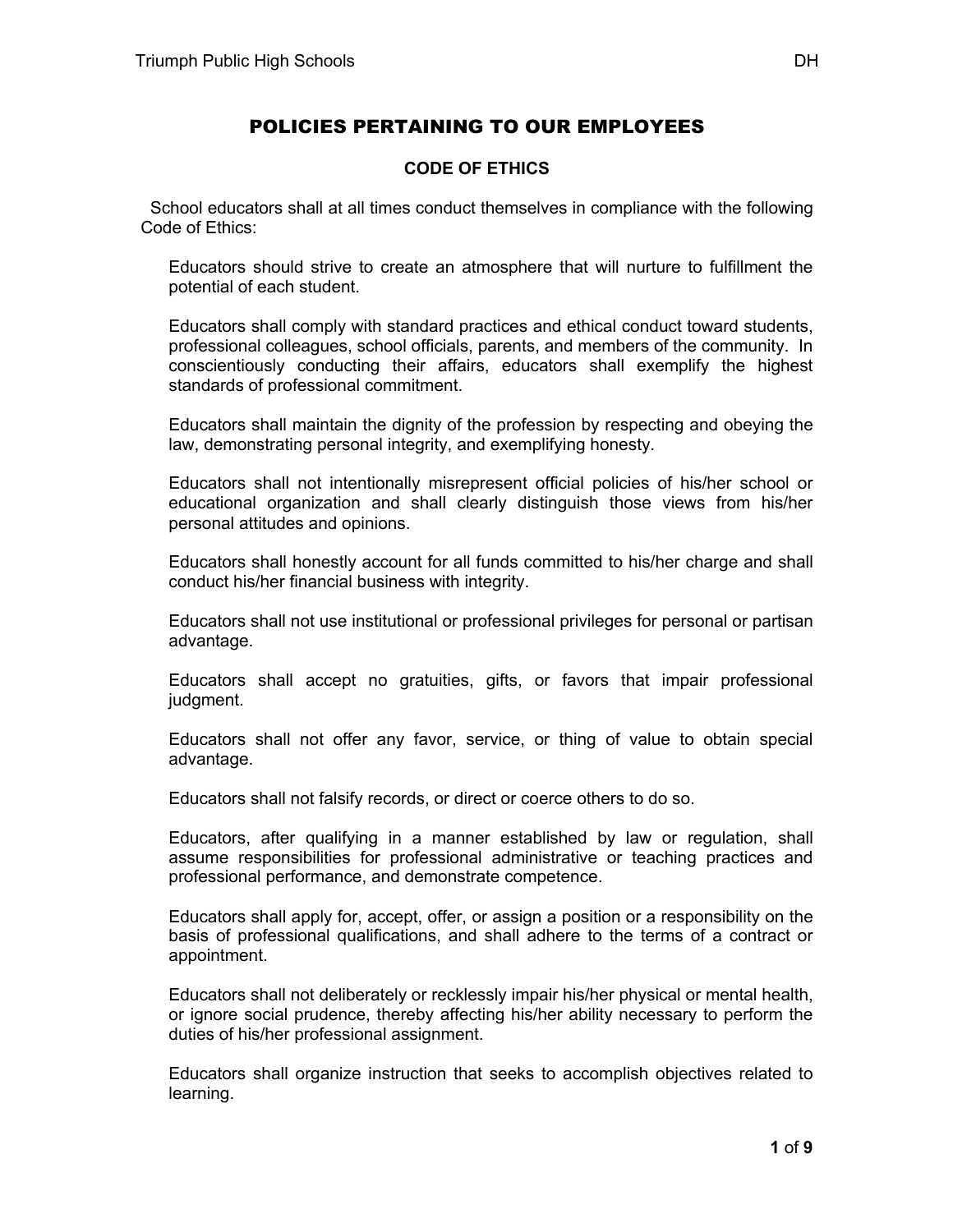Educators shall continue professional growth.

Educators shall comply with written local school board policies, state regulations, and applicable state and Federal laws.

Educators, in exemplifying ethical relations with colleagues, shall accord just and equitable treatment to all members of the profession.

Educators shall not reveal confidential information concerning colleagues unless disclosure serves professional purposes or is required by law.

Educators shall not willfully make false statements about a colleague or the school system.

Educators shall adhere to written local school board policies and state and federal laws regarding dismissal, evaluation, and employment practices.

Educators shall not interfere with a colleague's exercise of political and citizenship rights and responsibilities.

Educators shall not discriminate against, coerce, or harass a colleague on the basis of race, color, religions, national origin, age, sex, disability, or family status.

Educators shall not intentionally deny or impede a colleague in the exercise or enjoyment of any professional right or privilege.

Educators shall not use coercive means or promise special treatment in order to influence professional decisions or colleagues.

Educators shall have the academic freedom to teach as a professional privilege, and no educator shall interfere with such privilege except as required by state and/or Federal laws.

Educators, in accepting a position of public trust, should measure success by the progress of each student toward realization of his/her potential as an effective citizen.

Educators shall deal considerately and justly with each student and shall seek to resolve problems including discipline according to law and school board policy.

Educators shall not intentionally expose the student to disparagement.

Educators shall not reveal confidential information concerning students unless disclosure serves professional purposes or is required by law.

Educators shall make reasonable effort to protect the student from conditions detrimental to learning, physical health, mental health, or safety.

Educators shall not deliberately distort facts.